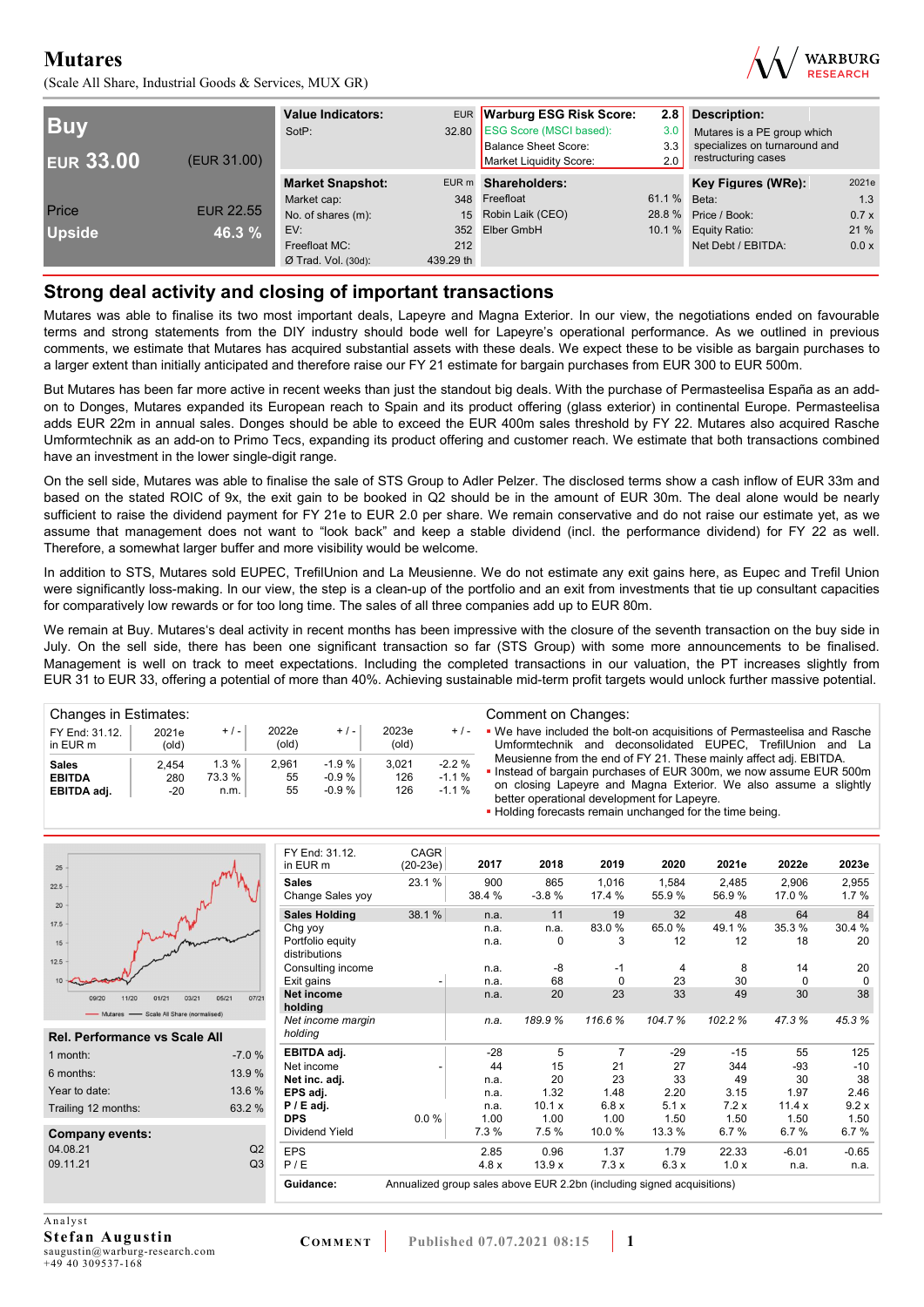

13/20 14/20

22/20



## **Company Background**

- Mutares was co-founded in 2008 by CEO Robin Laik.
- Mutares invests in small/midcap (sales 50-500m) companies in special situations and manages the turnaround with its own consultants
- Consolidated sales increased from EUR 60m in 2010 to above EUR 1bn in 2019 as the company made more than 70 transactions
- Mutares has consistently paid a dividend and targets a base dividend of EUR 1.0. The dividend yield has exceeded 5% over the past five years.
- The company issued a bond in 2020 with a nominal value of EUR 80m to accelerate growth as the Covid pandemic gave rise to unique investment opportunities

## **Competitive Quality**

- With around 70 consultants, who are turnaround specialists, at the end of 2020, Mutares has established a European network of offices enabling the generation of synergies across its portfolio holdings.
- European small-midcap special situations management is a niche market with limited competition
- Management and board members hold significant stakes of outstanding shares
- For FY 23 Mutares targets annual consolidated sales of EUR 3bn, which translates into EUR 100m sales at Mutares holding level and a holding profit above EUR 60m including exit gains.

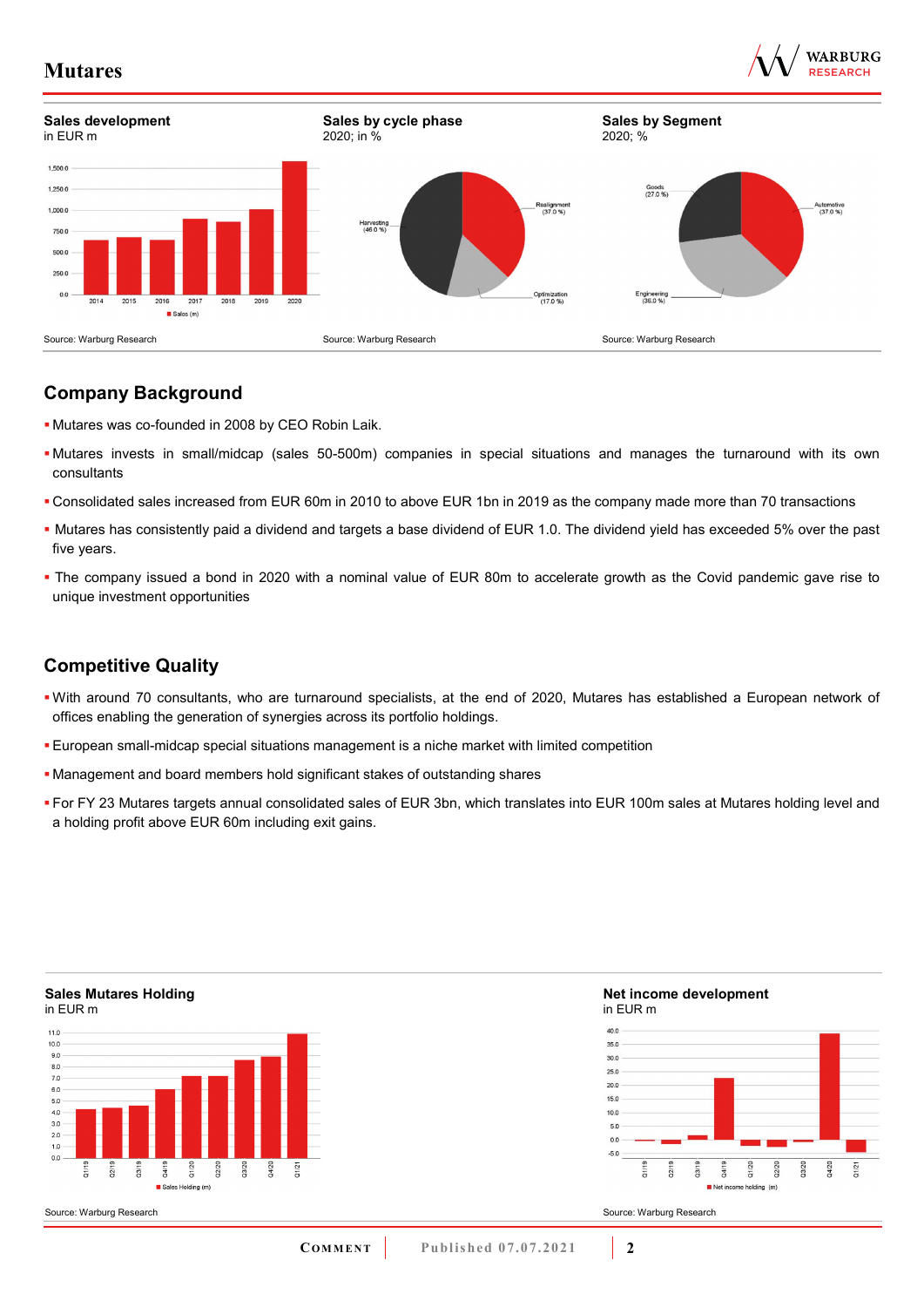## **Sum of the parts**

| <b>Net Asset Value</b>            |           |           |                      | all Warburg Research estimates |              |     |             |            |
|-----------------------------------|-----------|-----------|----------------------|--------------------------------|--------------|-----|-------------|------------|
| Company                           | exit date | sales Wre | <b>EBITDA</b> margin | EBITDA / EBIT                  | Exit mutiple | EV  | probability | <b>NPV</b> |
| Balcke-Dürr Group                 | 2024      | 70        | 6%                   | 4,2                            | 6,0          | 25  | 25%         | 4,9        |
| <b>BEXity</b>                     | 2025      | 200       | 3%                   | 6,2                            | 9,0          | 56  | 35%         | 14,2       |
| Carglas Maison (CGM)              | 2026      | 42        | 7%                   | 2,9                            | 7,0          | 21  | 10%         | 1,1        |
| Cenpa                             | 2024      | 27        | 7%                   | 1,9                            | 6,0          | 11  | 25%         | 2,2        |
| Donges Group                      | 2023      | 220       | 8%                   | 17,6                           | 7,0          | 123 | 60%         | 62,9       |
| Donges Group (Nordic)             | 2021      | 200       | 6%                   | 11,0                           | 6,0          | 66  | 75%         | 49,5       |
| <b>Elastomer Solutions Group</b>  | 2023      | 36        | 7%                   | 2,5                            | 6,0          | 15  | 35%         | 4,5        |
| Exi (Ericcson Services Italia)    | 2026      | 45        | 6%                   | 2,7                            | 8,0          | 22  | 10%         | 1,4        |
| <b>EUPEC</b>                      | 2021      | 12        | 0%                   | 0,0                            | 6,0          | 0   | 80%         | 0,0        |
| Gemini Rail Group                 | 2024      | 110       | 8%                   | 8,8                            | 8,0          | 70  | 25%         | 13,8       |
| iinovis group (Valmet Automotive) | 2026      | 55        | 5%                   | 2,8                            | 5,0          | 14  | 10%         | 0,9        |
| keeeper                           | 2024      | 140       | 12%                  | 16,8                           | 9,0          | 151 | 35%         | 41,6       |
| Kico Group                        | 2026      | 100       | 8%                   | 8,0                            | 6,0          | 48  | 25%         | 8,0        |
| La Rochette                       | 2026      | 120       | 10%                  | 12,0                           | 7,0          | 84  | 10%         | 5,6        |
| Lacroix & Kress / Plati           | 2026      | 160       | 8%                   | 13,0                           | 7,0          | 91  | 25%         | 15,2       |
| Lapyere                           | 2026      | 600       | 8%                   | 48,0                           | 6,0          | 288 | 10%         | 19,3       |
| Magna                             | 2026      | 360       | 6%                   | 21,6                           | 6,0          | 130 | 10%         | 8,7        |
| Clecim (Primetals)                | 2026      | 55        | 9%                   | 5,0                            | 7,0          | 35  | 10%         | 2,3        |
| Primo TECS (Tekfor)               | 2026      | 120       | 7%                   | 8,4                            | 6,0          | 50  | 25%         | 8,4        |
| Royal de Boer / Japy Tech         | 2026      | 50        | 10%                  | 5,0                            | 7,0          | 35  | 10%         | 2,3        |
| Sabo                              | 2026      | 25        | 10%                  | 2,5                            | 8,0          | 20  | 25%         | 3,3        |
| <b>SFC Solutions</b>              | 2026      | 180       | 8%                   | 14,4                           | 6,0          | 86  | 25%         | 14,4       |
| Terranor (Nordic Road Services)   | 2026      | 140       | 8%                   | 11,2                           | 6,0          | 67  | 25%         | 11,2       |
| <b>Trefil Union</b>               | 2021      | 30        | 0%                   | 0,0                            | 7,0          | 0   | 80%         | 0,0        |

|                                        | 2020 | 2021e | 2022e | 2023e |
|----------------------------------------|------|-------|-------|-------|
| Sum of the Parts (EURm)                |      |       |       |       |
| Consulting revenues                    | 31,9 | 47,6  | 64,4  | 83,9  |
| Consulting profit (EBITDA)             | 3,7  | 8,2   | 13,8  | 19,7  |
| WACC                                   |      |       |       | 8,4%  |
|                                        |      |       | TV    | 235   |
| Equity distributions                   | 12   | 12,0  | 18,0  | 20,0  |
| <b>WACC</b>                            |      |       |       | 8,4%  |
|                                        |      |       | TV    | 239   |
| (+) NPV portfolio                      |      | 329   |       |       |
| (-) Discounted TV equity distributions |      | 203   |       |       |
| NPV portfolio surplus                  |      | 126,3 |       |       |
| Exits                                  |      |       |       |       |
| Balcke Dürr Rothemühle                 | 5,6  |       |       |       |
| Nexive                                 | 17   |       |       |       |
| Enterprise Value / CF                  | 22,6 | 146,4 | 31,8  | 473,7 |
| Discounted values                      | 22,6 | 146,4 | 29,3  | 403,3 |
| Discounted sum EV/CF                   |      | 601,6 |       |       |
| Debt                                   |      | 80    |       |       |
| Cash                                   |      | 26,5  |       |       |
| Other debt like items                  |      | 39,8  |       |       |
| <b>Equity Value</b>                    |      | 508   |       |       |
| Number of shares outstanding           |      | 15,5  |       |       |
| Fair value per share (EUR)             |      | 32,8  |       |       |

**As debt we deduct the outstanding bond and given guarantees** 



**329,3**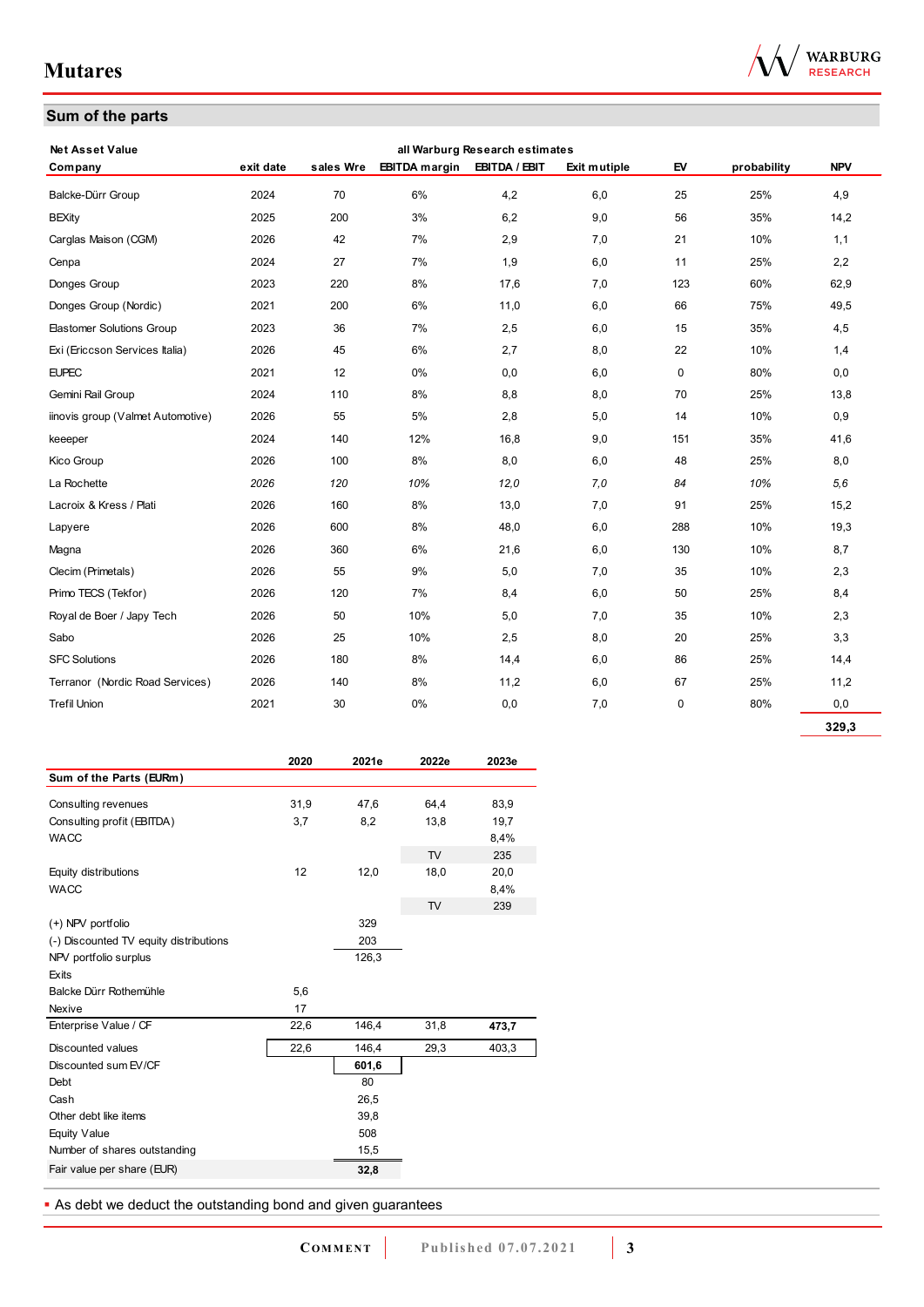

| Valuation                           |        |               |        |        |         |        |           |
|-------------------------------------|--------|---------------|--------|--------|---------|--------|-----------|
|                                     | 2017   | 2018          | 2019   | 2020   | 2021e   | 2022e  | 2023e     |
| Price / Book                        | 1.3x   | 1.1x          | 0.8x   | 0.9x   | 0.7x    | 0.9x   | 1.0x      |
| Book value per share ex intangibles | 8.43   | 8.99          | 8.17   | 7.38   | 28.10   | 20.59  | 18.45     |
| EV / Sales                          | 0.4 x  | 0.3x          | 0.4x   | 0.3x   | 0.1 x   | 0.2x   | 0.2x      |
| EV / EBITDA                         | 5.6x   | 5.5x          | 4.6x   | 3.6x   | 0.7x    | 8.8x   | 4.0x      |
| EV / EBIT                           | 9.4x   | 14.0x         | 14.0x  | 12.5x  | 1.1x    | n.a.   | 72.7x     |
| EV / EBIT adj.*                     | 9.4x   | 14.0x         | 14.0x  | n.a.   | n.a.    | n.a.   | 72.7 x    |
| P / FCF                             | n.a.   | n.a.          | n.a.   | n.a.   | 3.6x    | n.a.   | 185.0 $x$ |
| P/E                                 | 4.8x   | 13.9x         | 7.3x   | 6.3x   | 1.0x    | n.a.   | n.a.      |
| $P / E$ adj.*                       | n.a.   | 10.1 $\times$ | 6.8x   | 5.1x   | 7.2x    | 11.4 x | 9.2x      |
| Dividend Yield                      | 7.3%   | 7.5%          | 10.0%  | 13.3 % | 6.7%    | 6.7%   | 6.7%      |
| FCF Potential Yield (on market EV)  | 20.1 % | 17.1 %        | 21.5 % | 28.2 % | 136.9 % | 11.3%  | 24.8%     |
| *Adjustments made for: -            |        |               |        |        |         |        |           |

## **Company Specific Items**

|                                | 2017 | 2018    | 2019    | 2020    | 2021e  | 2022e  | 2023e  |
|--------------------------------|------|---------|---------|---------|--------|--------|--------|
| Sales Holding                  | n.a. | 11      | 19      | 32      | 48     | 64     | 84     |
| Portfolio equity distributions | n.a. |         |         | 12      | 12     | 18     | 20     |
| Exit gains                     | n.a. | 68      |         | 23      | 30     |        | 0      |
| Net income holding             | n.a. | 20      | 23      | 33      | 49     | 30     | 38     |
| adj. EBITDA holding            | n.a. | $-18$   |         | 5       | 11     | 17     | 23     |
| Income investments holding     | n.a. | 44      | 22      | 35      | 42     | 18     | 20     |
| Chg yoy                        | n.a. | n.a.    | 83.0 %  | 65.0 %  | 49.1 % | 35.3 % | 30.4 % |
| Net income margin holding      | n.a. | 189.9 % | 116.6 % | 104.7 % | 102.2% | 47.3 % | 45.3 % |
| Consulting income              | n.a. | -8      | -1      | 4       |        | 14     | 20     |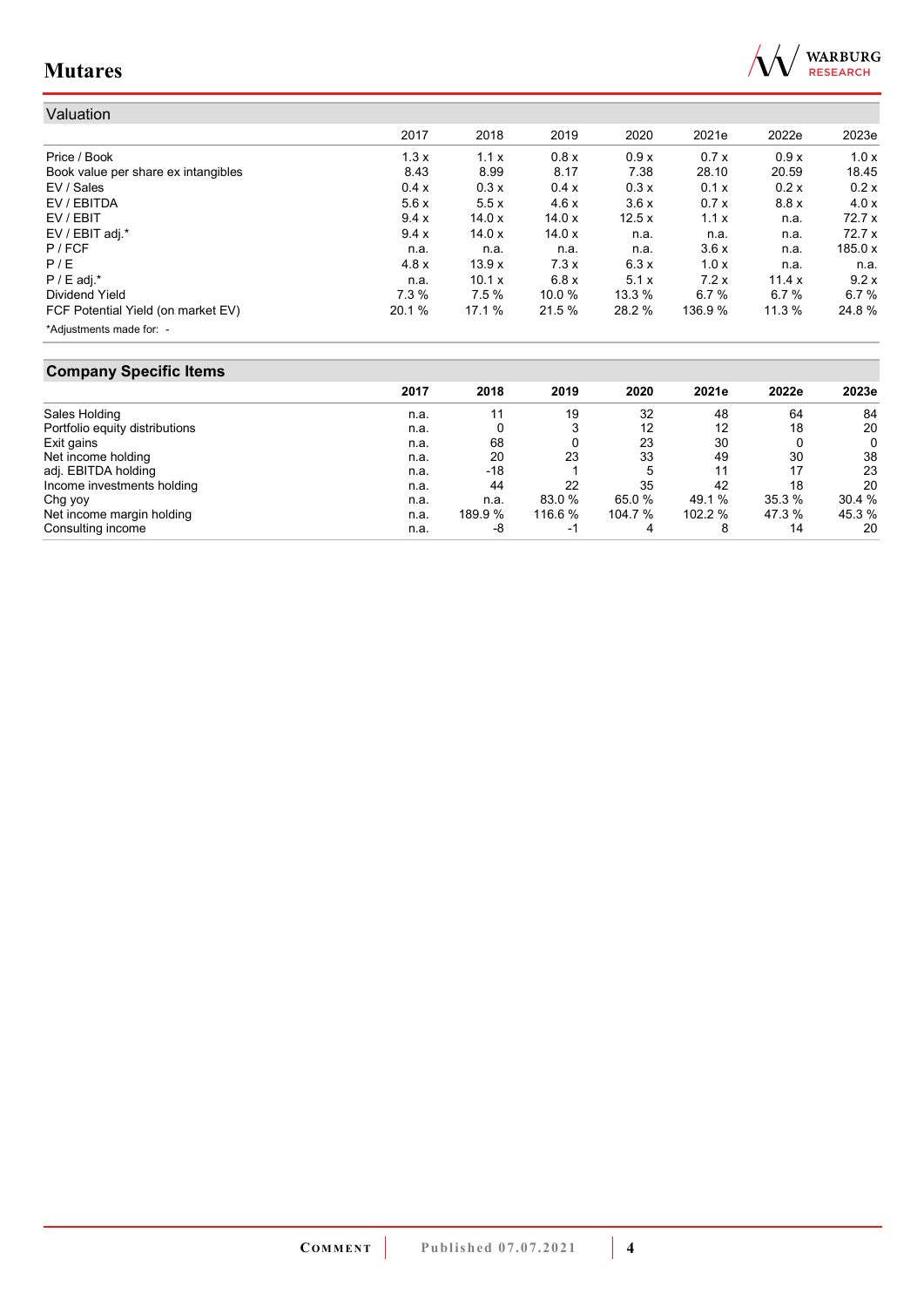

### **Consolidated profit & loss**

| In EUR m                                         | 2017     | 2018     | 2019           | 2020         | 2021e        | 2022e        | 2023e          |
|--------------------------------------------------|----------|----------|----------------|--------------|--------------|--------------|----------------|
| <b>Sales</b>                                     | 900      | 865      | 1,016          | 1,584        | 2,485        | 2,906        | 2,955          |
| Change Sales yoy                                 | 38.4 %   | $-3.8%$  | 17.4 %         | 55.9%        | 56.9%        | 17.0%        | 1.7%           |
| Increase / decrease in inventory                 | $-4$     | 0        | $-4$           | $-23$        | 0            | 0            | $\Omega$       |
| Own work capitalised                             | $\Omega$ | $\Omega$ | $\Omega$       | $\mathbf{0}$ | $\mathbf{0}$ | $\mathbf 0$  | $\Omega$       |
| <b>Total Sales</b>                               | 896      | 865      | 1.012          | 1,561        | 2.485        | 2,906        | 2,955          |
| Material expenses                                | 570      | 532      | 623            | 975          | 1,565        | 1,889        | 1,891          |
| <b>Gross profit</b>                              | 326      | 333      | 389            | 586          | 919          | 1,017        | 1,064          |
| Gross profit margin                              | 36.2%    | 38.5%    | 38.3%          | 37.0%        | 37.0%        | 35.0%        | 36.0%          |
| Personnel expenses                               | 252      | 245      | 292            | 424          | 721          | 872          | 857            |
| Other operating income                           | 156      | 107      | 119            | 241          | 291          | 341          | 346            |
| Other operating expenses                         | 164      | 146      | 138            | 261          | 5            | 431          | 428            |
| Unfrequent items                                 | 0        | 0        | $\mathbf 0$    | $\mathbf 0$  | 0            | 0            | $\Omega$       |
| <b>EBITDA</b>                                    | 67       | 49       | 79             | 143          | 485          | 55           | 125            |
| Margin                                           | 7.5%     | 5.7%     | 7.8%           | 9.0%         | 19.5%        | 1.9%         | 4.2%           |
| Depreciation of fixed assets                     | 27       | 30       | 53             | 102          | 162          | 131          | 118            |
| <b>EBITA</b>                                     | 40       | 19       | 26             | 41           | 323          | $-76$        | 7              |
| Amortisation of intangible assets                | 0        | $\Omega$ | 0              | $\Omega$     | 0            | 0            | 0              |
| Goodwill amortisation                            | $\Omega$ | $\Omega$ | $\Omega$       | $\Omega$     | $\Omega$     | $\Omega$     | $\mathbf 0$    |
| <b>EBIT</b>                                      | 40       | 19       | 26             | 41           | 323          | $-76$        | $\overline{7}$ |
| Margin                                           | 4.4%     | 2.2%     | 2.6%           | 2.6%         | 13.0%        | $-2.6%$      | 0.2%           |
| EBIT adj.                                        | 40       | 19       | 26             | $-130$       | $-77$        | $-76$        | 7              |
| Interest income                                  | 3        | 1        | $\overline{2}$ | 4            | 1            | $\mathbf{1}$ | 1              |
| Interest expenses                                | 8        | 5        | 11             | 28           | 18           | 18           | 18             |
| Other financial income (loss)                    | 0        | $\Omega$ | $\Omega$       | $\Omega$     | 38           | $\Omega$     | $\Omega$       |
| <b>EBT</b>                                       | 35       | 15       | 17             | 17           | 344          | $-93$        | $-10$          |
| Margin                                           | 3.9%     | 1.7%     | 1.6%           | 1.1%         | 13.9%        | $-3.2%$      | $-0.3%$        |
| <b>Total taxes</b>                               | $-8$     | 3        | $\Omega$       | $-3$         | $\Omega$     | 0            | $\Omega$       |
| Net income from continuing operations            | 44       | 12       | 17             | 20           | 344          | -93          | $-10$          |
| Income from discontinued operations (net of tax) | 0        | $\Omega$ | $\mathbf 0$    | $\mathbf 0$  | $\Omega$     | $\Omega$     | $\Omega$       |
| Net income before minorities                     | 44       | 12       | 17             | 20           | 344          | $-93$        | $-10$          |
| Minority interest                                | $\Omega$ | $-3$     | $-4$           | $-7$         | $\Omega$     | $\Omega$     | $\Omega$       |
| <b>Net income</b>                                | 44       | 15       | 21             | 27           | 344          | $-93$        | $-10$          |
| Margin                                           | 4.9%     | 1.7%     | 2.0%           | 1.7%         | 13.9%        | $-3.2%$      | $-0.3%$        |
| Number of shares, average                        | 15       | 15       | 15             | 15           | 15           | 15           | 15             |
| <b>EPS</b>                                       | 2.85     | 0.96     | 1.37           | 1.79         | 22.33        | $-6.01$      | $-0.65$        |
| EPS adj.                                         | n.a.     | 1.32     | 1.48           | 2.20         | 3.15         | 1.97         | 2.46           |
| *Adjustments made for:                           |          |          |                |              |              |              |                |

**Guidance: Annualized group sales above EUR 2.2bn (including signed acquisitions)**

### **Financial Ratios**

|                               | 2017     | 2018    | 2019    | 2020     | 2021e   | 2022e   | 2023e   |
|-------------------------------|----------|---------|---------|----------|---------|---------|---------|
|                               |          |         |         |          |         |         |         |
| Total Operating Costs / Sales | 92.1%    | 94.3 %  | 91.8%   | 89.5 %   | 80.5 %  | 98.1 %  | 95.8%   |
| <b>Operating Leverage</b>     | 0.4x     | 13.4 x  | 2.0 x   | 1.0x     | 12.0x   | n.a.    | n.a.    |
| EBITDA / Interest expenses    | 8.5x     | 9.6x    | 7.2x    | 5.1x     | 26.9x   | 3.0x    | 7.0x    |
| Tax rate (EBT)                | $-23.7%$ | 18.9%   | $0.0\%$ | $-16.6%$ | $0.0\%$ | $0.0\%$ | $0.0\%$ |
| Dividend Payout Ratio         | 35.3 %   | 127.0 % | 91.2%   | 115.6 %  | 6.7%    | n.m.    | n.m.    |
| Sales per Employee            | n.a.     | n.a.    | n.a.    | n.a.     | n.a.    | n.a.    | n.a.    |

#### **Sales, EBITDA** in EUR m







### **Performance per Share**



Source: Warburg Research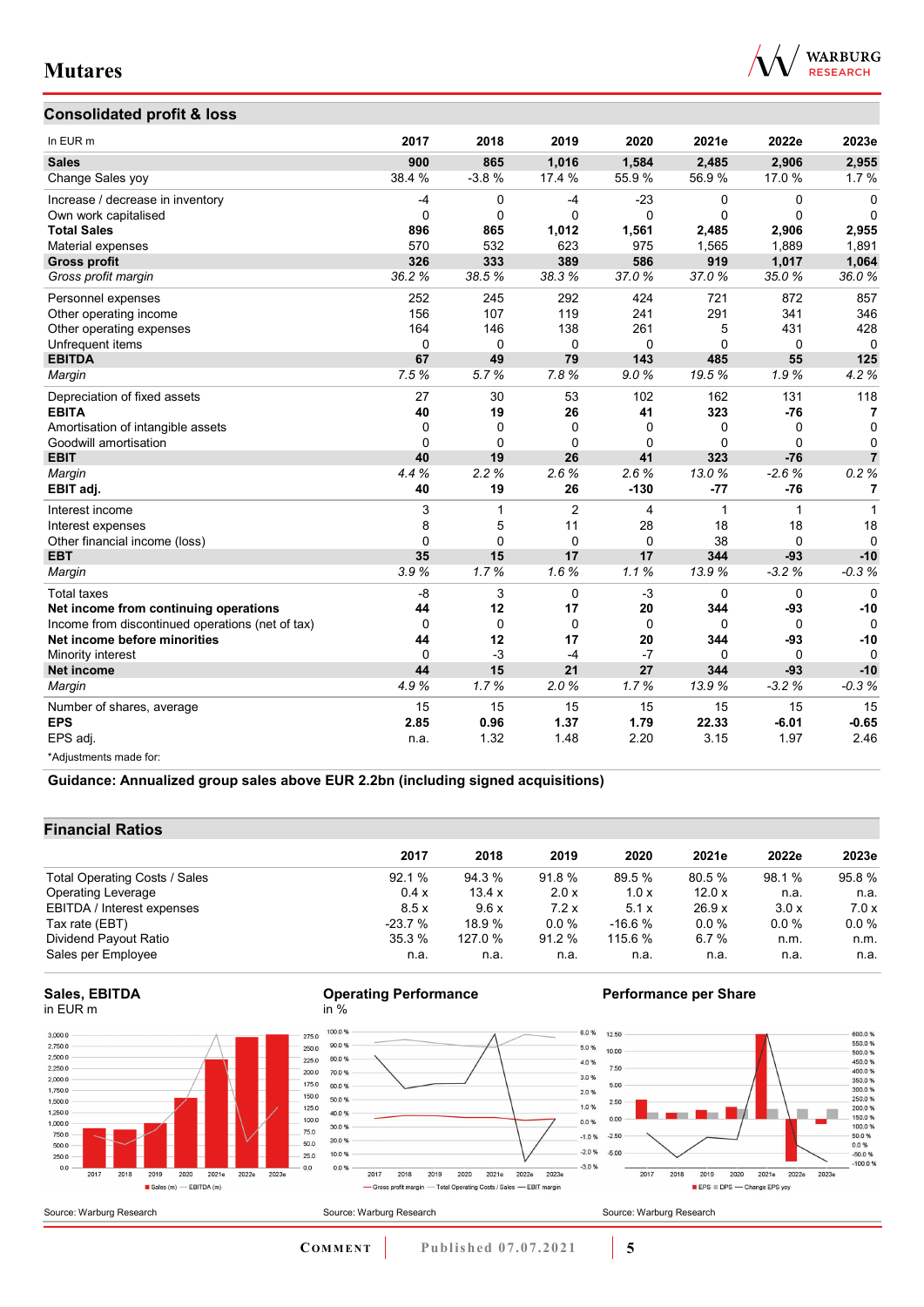## **Consolidated balance sheet**

| In EUR m                                                | 2017     | 2018     | 2019     | 2020     | 2021e    | 2022e    | 2023e |
|---------------------------------------------------------|----------|----------|----------|----------|----------|----------|-------|
| <b>Assets</b>                                           |          |          |          |          |          |          |       |
| Goodwill and other intangible assets                    | 36       | 41       | 59       | 76       | 76       | 76       | 76    |
| thereof other intangible assets                         | 36       | 41       | 59       | 76       | 76       | 76       | 76    |
| thereof Goodwill                                        | $\Omega$ | $\Omega$ | $\Omega$ | $\Omega$ | $\Omega$ | $\Omega$ | 0     |
| Property, plant and equipment                           | 171      | 133      | 176      | 243      | 511      | 410      | 322   |
| <b>Financial assets</b>                                 | 6        | 17       | 17       | 9        | 9        | 9        | 9     |
| Other long-term assets                                  | 4        | 5        | 123      | 150      | 350      | 350      | 350   |
| <b>Fixed assets</b>                                     | 216      | 196      | 375      | 478      | 946      | 845      | 757   |
| Inventories                                             | 131      | 101      | 134      | 204      | 355      | 415      | 422   |
| Accounts receivable                                     | 183      | 163      | 172      | 295      | 463      | 542      | 551   |
| Liquid assets                                           | 99       | 108      | 80       | 145      | 545      | 416      | 394   |
| Other short-term assets                                 | 44       | 62       | 88       | 206      | 206      | 206      | 206   |
| <b>Current assets</b>                                   | 457      | 435      | 474      | 850      | 1,569    | 1,578    | 1,573 |
| <b>Total Assets</b>                                     | 673      | 631      | 849      | 1,327    | 2,515    | 2,423    | 2,330 |
| Liabilities and shareholders' equity                    |          |          |          |          |          |          |       |
| Subscribed capital                                      | 16       | 15       | 15       | 15       | 15       | 15       | 15    |
| Capital reserve                                         | 37       | 37       | 37       | 38       | 38       | 38       | 38    |
| Retained earnings                                       | 111      | 129      | 135      | 144      | 465      | 349      | 316   |
| Other equity components                                 | 3        | $-1$     | $-2$     | $-7$     | $-7$     | $-7$     | $-7$  |
| Shareholders' equity                                    | 166      | 181      | 185      | 190      | 512      | 395      | 362   |
| Minority interest                                       | $-1$     | 27       | 23       | 17       | 17       | 17       | 17    |
| <b>Total equity</b>                                     | 166      | 208      | 208      | 207      | 528      | 412      | 379   |
| Provisions                                              | 147      | 97       | 138      | 210      | 460      | 400      | 330   |
| thereof provisions for pensions and similar obligations | 103      | 47       | 87       | 116      | 166      | 166      | 166   |
| Financial liabilities (total)                           | 160      | 129      | 208      | 374      | 384      | 384      | 384   |
| Short-term financial liabilities                        | 36       | 26       | 41       | 57       | 57       | 57       | 57    |
| Accounts payable                                        | 122      | 144      | 195      | 319      | 501      | 586      | 595   |
| <b>Other liabilities</b>                                | 79       | 53       | 100      | 217      | 642      | 642      | 642   |
| <b>Liabilities</b>                                      | 507      | 423      | 640      | 1,120    | 1,987    | 2,011    | 1,951 |
| Total liabilities and shareholders' equity              | 673      | 631      | 849      | 1,327    | 2,515    | 2.423    | 2,330 |

#### **Financial Ratios**

|                                         | 2017   | 2018   | 2019   | 2020    | 2021e  | 2022e    | 2023e   |
|-----------------------------------------|--------|--------|--------|---------|--------|----------|---------|
| <b>Efficiency of Capital Employment</b> |        |        |        |         |        |          |         |
| <b>Operating Assets Turnover</b>        | 2.5x   | 3.4x   | 3.5x   | 3.8x    | 3.0x   | 3.7x     | 4.2x    |
| Capital Employed Turnover               | 2.7x   | 3.1x   | 2.4x   | 2.9x    | 4.7x   | 5.3x     | 5.5x    |
| <b>ROA</b>                              | 20.4 % | 7.5 %  | 5.5 %  | 5.7 %   | 36.4 % | $-11.0%$ | $-1.3%$ |
| <b>Return on Capital</b>                |        |        |        |         |        |          |         |
| ROCE (NOPAT)                            | 16.6 % | 5.2%   | 7.5%   | 9.8%    | 59.6 % | n.a.     | $1.3\%$ |
| <b>ROE</b>                              | 30.9 % | 8.5%   | 11.4 % | 14.4 %  | 98.1 % | $-20.5%$ | $-2.7%$ |
| Adj. ROE                                | n.a.   | 11.6 % | 12.3 % | 17.8 %  | 13.9 % | 6.7%     | 10.1 %  |
| <b>Balance sheet quality</b>            |        |        |        |         |        |          |         |
| Net Debt                                | 164    | 68     | 215    | 345     | 5      | 134      | 155     |
| Net Financial Debt                      | 61     | 21     | 128    | 228     | $-161$ | $-32$    | $-11$   |
| Net Gearing                             | 98.8%  | 32.8%  | 103.5% | 166.3 % | 0.9%   | 32.5 %   | 41.0%   |
| Net Fin. Debt / EBITDA                  | 90.6%  | 43.2 % | 161.7% | 160.1 % | n.a.   | n.a.     | n.a.    |
| Book Value / Share                      | 10.7   | 11.7   | 12.0   | 12.3    | 33.0   | 25.5     | 23.3    |
| Book value per share ex intangibles     | 8.4    | 9.0    | 8.2    | 7.4     | 28.1   | 20.6     | 18.4    |



**COMMENT** Published 07.07.2021 **6** 

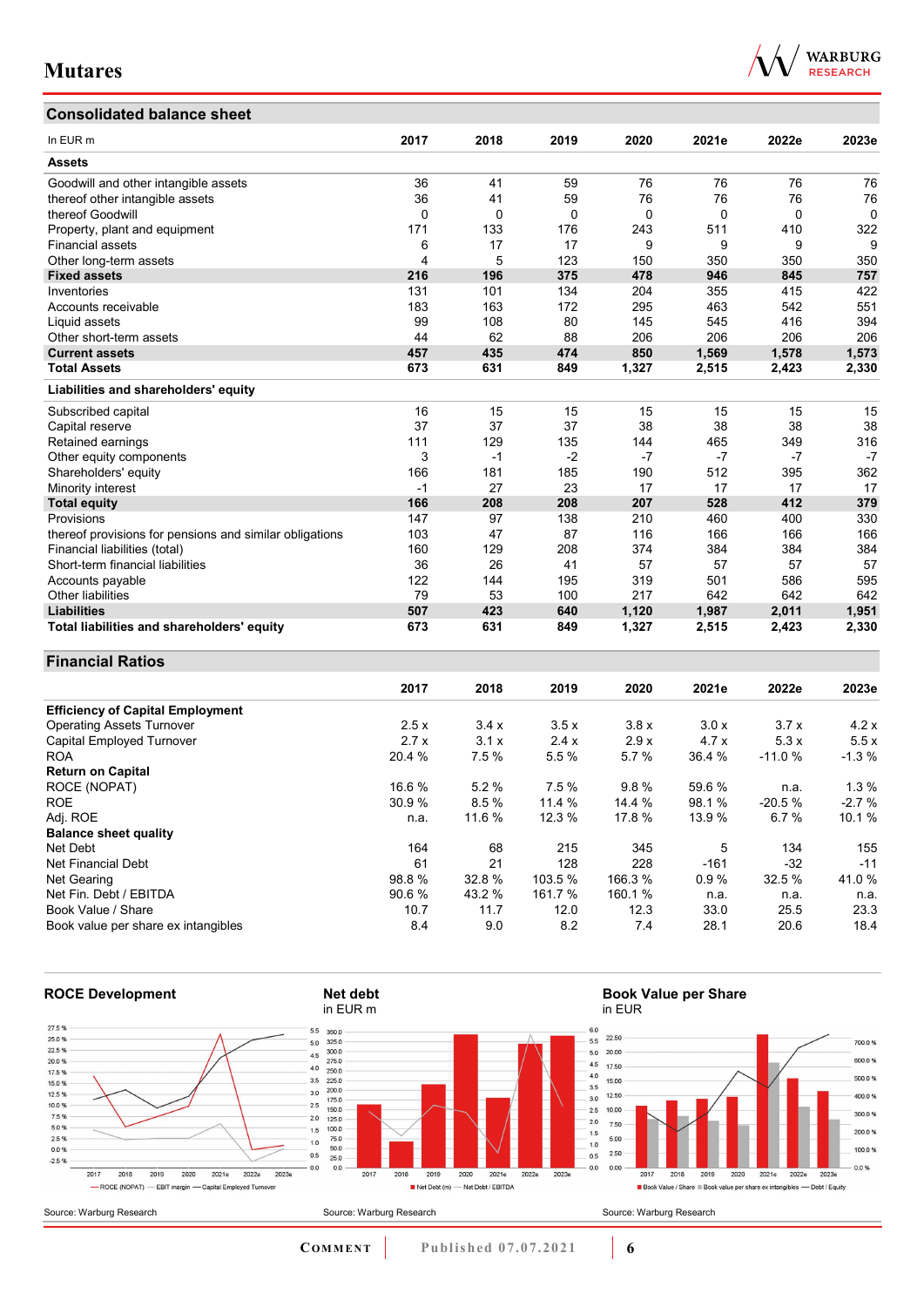### **Consolidated cash flow statement**



| In EUR m                                               | 2017     | 2018     | 2019     | 2020     | 2021e  | 2022e    | 2023e        |
|--------------------------------------------------------|----------|----------|----------|----------|--------|----------|--------------|
| Net income                                             | 44       | 12       | 17       | 20       | 344    | $-93$    | $-10$        |
| Depreciation of fixed assets                           | 27       | 30       | 53       | 102      | 162    | 131      | 118          |
| Amortisation of goodwill                               | $\Omega$ | 0        | $\Omega$ | 0        | 0      | ŋ        | $\mathbf{0}$ |
| Amortisation of intangible assets                      | O        | 0        | $\Omega$ | 0        | 0      | ŋ        | 0            |
| Increase/decrease in long-term provisions              | 19       | -9       | $-15$    | 29       | 50     |          | 0            |
| Other non-cash income and expenses                     | $-152$   | $-65$    | $-118$   | $-265$   | $-38$  | 0        | O            |
| Cash Flow before NWC change                            | $-62$    | $-32$    | -63      | $-115$   | 518    | 38       | 108          |
| Increase / decrease in inventory                       | 34       | 13       | 20       | 17       | $-152$ | -60      | $-7$         |
| Increase / decrease in accounts receivable             | -2       | 39       | 34       | 7        | $-168$ | -79      | $-9$         |
| Increase / decrease in accounts payable                | $\Omega$ | $-31$    | $-2$     | 48       | 182    | 85       | 10           |
| Increase / decrease in other working capital positions | 0        | 0        | $\Omega$ | $\Omega$ | $-250$ | -60      | $-70$        |
| Increase / decrease in working capital (total)         | 33       | 21       | 53       | 72       | $-388$ | $-114$   | $-76$        |
| Net cash provided by operating activities [1]          | $-29$    | $-11$    | $-11$    | $-43$    | 130    | $-76$    | 32           |
| Investments in intangible assets                       | $\Omega$ | 0        | $\Omega$ | $\Omega$ | 0      | $\Omega$ | $\Omega$     |
| Investments in property, plant and equipment           | 0        | 0        | $\Omega$ | $-29$    | $-30$  | $-30$    | $-30$        |
| Payments for acquisitions                              | 2        | 19       | 33       | 79       | 275    | 0        | 0            |
| <b>Financial investments</b>                           | $\Omega$ | $\Omega$ | $\Omega$ |          | 0      | ŋ        | 0            |
| Income from asset disposals                            | 25       | $-3$     | 23       |          | 38     | 0        | O            |
| Net cash provided by investing activities [2]          | 24       | $-3$     | 44       | 51       | 283    | $-30$    | $-30$        |
| Change in financial liabilities                        | 12       | $\Omega$ | $\Omega$ | 104      | 10     | 0        | 0            |
| Dividends paid                                         | -5       | $-15$    | $-15$    | $-15$    | $-23$  | $-23$    | $-23$        |
| Purchase of own shares                                 | 0        | $-3$     | $\Omega$ | $-3$     | 0      | 0        | 0            |
| Capital measures                                       | O        | 0        | $\Omega$ | $\Omega$ | 0      | ŋ        | 0            |
| Other                                                  | 28       | 42       | $-47$    | $-29$    | 0      | 0        | O            |
| Net cash provided by financing activities [3]          | 35       | 23       | $-62$    | 58       | $-13$  | $-23$    | $-23$        |
| Change in liquid funds [1]+[2]+[3]                     | 29       | 9        | $-29$    | 66       | 400    | $-129$   | $-21$        |
| Effects of exchange-rate changes on cash               | 0        | $\Omega$ | $\Omega$ | -1       | 0      | 0        | $\Omega$     |
| Cash and cash equivalent at end of period              | 99       | 108      | 80       | 145      | 545    | 416      | 394          |

### **Financial Ratios**

|                                      | 2017     | 2018      | 2019      | 2020      | 2021e   | 2022e   | 2023e    |
|--------------------------------------|----------|-----------|-----------|-----------|---------|---------|----------|
| <b>Cash Flow</b>                     |          |           |           |           |         |         |          |
| <b>FCF</b>                           | -33      | $-31$     | $-21$     | $-73$     | 100     | $-106$  | 2        |
| Free Cash Flow / Sales               | $-3.6%$  | $-3.6%$   | $-2.1%$   | $-4.6%$   | 4.0 %   | $-3.7%$ | 0.1%     |
| Free Cash Flow Potential             | 75       | 46        | 79        | 146       | 485     | 55      | 125      |
| Free Cash Flow / Net Profit          | $-74.2%$ | $-212.2%$ | $-102.9%$ | $-269.0%$ | 29.0 %  | 114.0 % | $-19.4%$ |
| Interest Received / Avg. Cash        | 4.0%     | 0.5%      | 1.6%      | 3.5%      | 0.3%    | 0.2%    | 0.2%     |
| Interest Paid / Avg. Debt            | 5.9%     | 3.5%      | 6.5%      | 9.7%      | 4.8%    | 4.7%    | 4.7%     |
| <b>Management of Funds</b>           |          |           |           |           |         |         |          |
| Investment ratio                     | $0.0\%$  | $0.0\%$   | 0.0%      | $1.8 \%$  | 1.2%    | 1.0%    | $1.0 \%$ |
| Maint. Capex / Sales                 | $0.0\%$  | $0.0\%$   | $0.0\%$   | $0.0 \%$  | $0.0\%$ | $0.0\%$ | $0.0\%$  |
| Capex / Dep                          | $0.0\%$  | $0.0\%$   | 0.0%      | 28.3 %    | 18.6 %  | 22.9 %  | 25.4 %   |
| Avg. Working Capital / Sales         | 21.6 %   | 18.0 %    | 11.4 %    | 9.2%      | 10.0 %  | 11.9 %  | 12.7 %   |
| Trade Debtors / Trade Creditors      | 149.4 %  | 113.3 %   | 88.5 %    | 92.5%     | 92.5 %  | 92.5%   | 92.5 %   |
| <b>Inventory Turnover</b>            | 4.3x     | 5.3x      | 4.6x      | 4.8x      | 4.4x    | 4.5x    | 4.5x     |
| Receivables collection period (days) | 74       | 69        | 62        | 68        | 68      | 68      | 68       |
| Payables payment period (days)       | 78       | 99        | 114       | 119       | 117     | 113     | 115      |
| Cash conversion cycle (Days)         | 80       | 39        | 26        | 25        | 34      | 35      | 35       |

#### **CAPEX and Cash Flow** in EUR m



**Free Cash Flow Generation**





**COMMENT Published 07.07.2021 <b>7**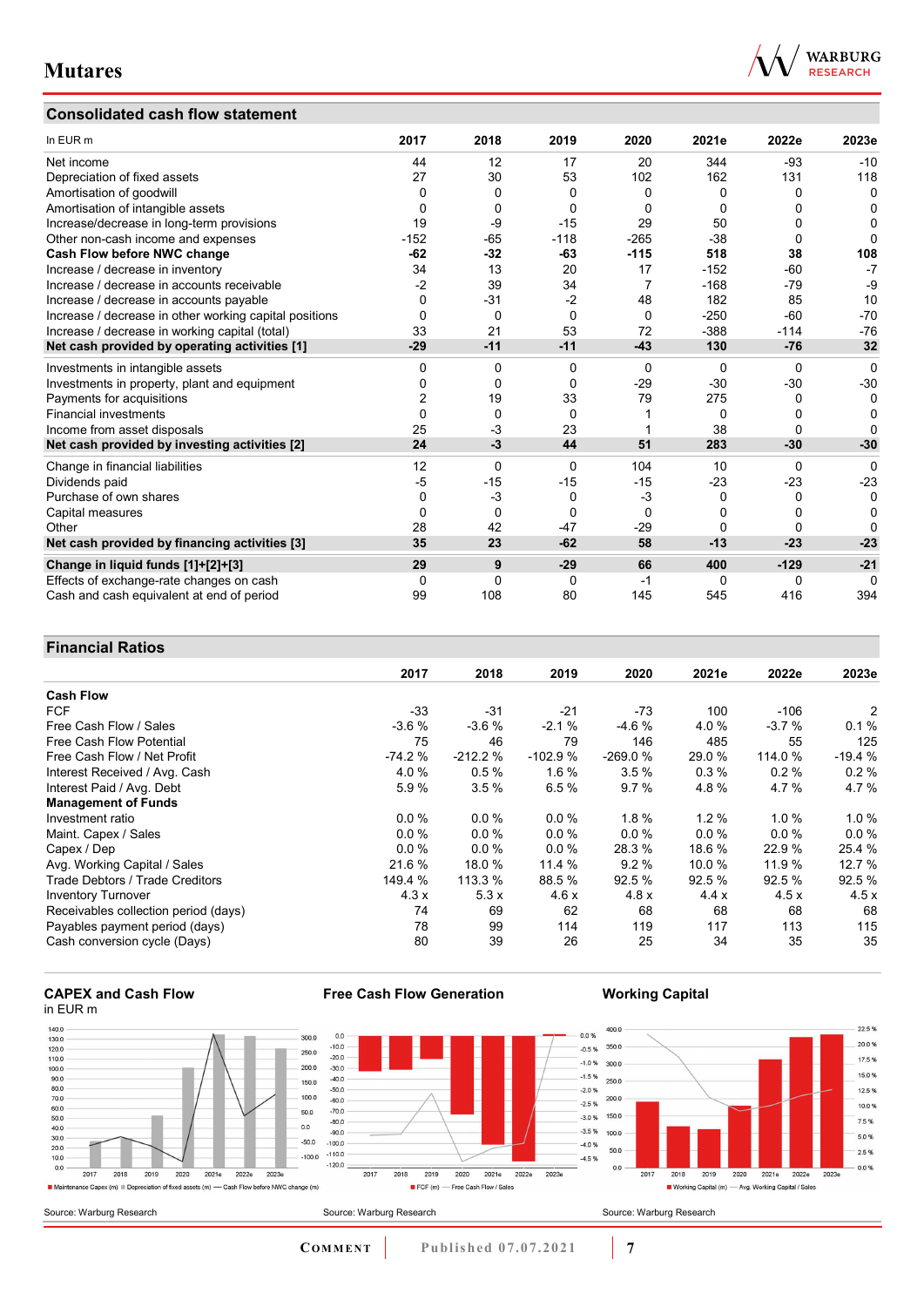

### **LEGAL DISCLAIMER**

This research report ("investment recommendation") was prepared by the Warburg Research GmbH, a fully owned subsidiary of the M.M.Warburg & CO (AG & Co.) KGaA and is passed on by the M.M.Warburg & CO (AG & Co.) KGaA. It is intended solely for the recipient and may not be passed on to another company without their prior consent, regardless of whether the company is part of the same corporation or not. It contains selected information and does not purport to be complete. The investment recommendation is based on publicly available information and data ("information") believed to be accurate and complete. Warburg Research GmbH neither examines the information for accuracy and completeness, nor guarantees its accuracy and completeness. Possible errors or incompleteness of the information do not constitute grounds for liability of M.M.Warburg & CO (AG & Co.) KGaA or Warburg Research GmbH for damages of any kind whatsoever, and M.M.Warburg & CO (AG & Co.) KGaA and Warburg Research GmbH are not liable for indirect and/or direct and/or consequential damages. In particular, neither M.M.Warburg & CO (AG & Co.) KGaA nor Warburg Research GmbH are liable for the statements, plans or other details contained in these investment recommendations concerning the examined companies, their affiliated companies, strategies, economic situations, market and competitive situations, regulatory environment, etc. Although due care has been taken in compiling this investment recommendation, it cannot be excluded that it is incomplete or contains errors. M.M.Warburg & CO (AG & Co.) KGaA and Warburg Research GmbH, their shareholders and employees are not liable for the accuracy and completeness of the statements, estimations and the conclusions derived from the information contained in this investment recommendation. Provided a investment recommendation is being transmitted in connection with an existing contractual relationship, i.e. financial advisory or similar services, the liability of M.M.Warburg & CO (AG & Co.) KGaA and Warburg Research GmbH shall be restricted to gross negligence and wilful misconduct. In case of failure in essential tasks, M.M.Warburg & CO (AG & Co.) KGaA and Warburg Research GmbH are liable for normal negligence. In any case, the liability of M.M.Warburg & CO (AG & Co.) KGaA and Warburg Research GmbH is limited to typical, expectable damages. This investment recommendation does not constitute an offer or a solicitation of an offer for the purchase or sale of any security. Partners, directors or employees of M.M.Warburg & CO (AG & Co.) KGaA, Warburg Research GmbH or affiliated companies may serve in a position of responsibility, i.e. on the board of directors of companies mentioned in the report. Opinions expressed in this investment recommendation are subject to change without notice. All rights reserved.

#### **COPYRIGHT NOTICE**

This work including all its parts is protected by copyright. Any use beyond the limits provided by copyright law without permission is prohibited and punishable. This applies, in particular, to reproductions, translations, microfilming, and storage and processing on electronic media of the entire content or parts thereof.

#### **DISCLOSURE ACCORDING TO §85 OF THE GERMAN SECURITIES TRADING ACT (WPHG), MAR AND MIFID II INCL. COMMISSION DELEGATED REGULATION (EU) 2016/958 AND (EU) 2017/565**

The valuation underlying the investment recommendation for the company analysed here is based on generally accepted and widely used methods of fundamental analysis, such as e.g. DCF Model, Free Cash Flow Value Potential, NAV, Peer Group Comparison or Sum of the Parts Model (see also [http://www.mmwarburg.de/disclaimer/disclaimer.htm#Valuation\)](http://www.mmwarburg.de/disclaimer/disclaimer.htm#Valuation). The result of this fundamental valuation is modified to take into consideration the analyst's assessment as regards the expected development of investor sentiment and its impact on the share price.

Independent of the applied valuation methods, there is the risk that the price target will not be met, for instance because of unforeseen changes in demand for the company's products, changes in management, technology, economic development, interest rate development, operating and/or material costs, competitive pressure, supervisory law, exchange rate, tax rate etc. For investments in foreign markets and instruments there are further risks, generally based on exchange rate changes or changes in political and social conditions.

This commentary reflects the opinion of the relevant author at the point in time of its compilation. A change in the fundamental factors underlying the valuation can mean that the valuation is subsequently no longer accurate. Whether, or in what time frame, an update of this commentary follows is not determined in advance.

Additional internal and organisational arrangements to prevent or to deal with conflicts of interest have been implemented. Among these are the spatial separation of Warburg Research GmbH from M.M.Warburg & CO (AG & Co.) KGaA and the creation of areas of confidentiality. This prevents the exchange of information, which could form the basis of conflicts of interest for Warburg Research GmbH in terms of the analysed issuers or their financial instruments.

The analysts of Warburg Research GmbH do not receive a gratuity – directly or indirectly – from the investment banking activities of M.M.Warburg & CO (AG & Co.) KGaA or of any company within the Warburg-Group.

All prices of financial instruments given in this investment recommendation are the closing prices on the last stock-market trading day before the publication date stated, unless another point in time is explicitly stated.

M.M.Warburg & CO (AG & Co.) KGaA and Warburg Research GmbH are subject to the supervision of the Federal Financial Supervisory Authority, BaFin. M.M.Warburg & CO (AG & Co.) KGaA is additionally subject to the supervision of the European Central Bank (ECB).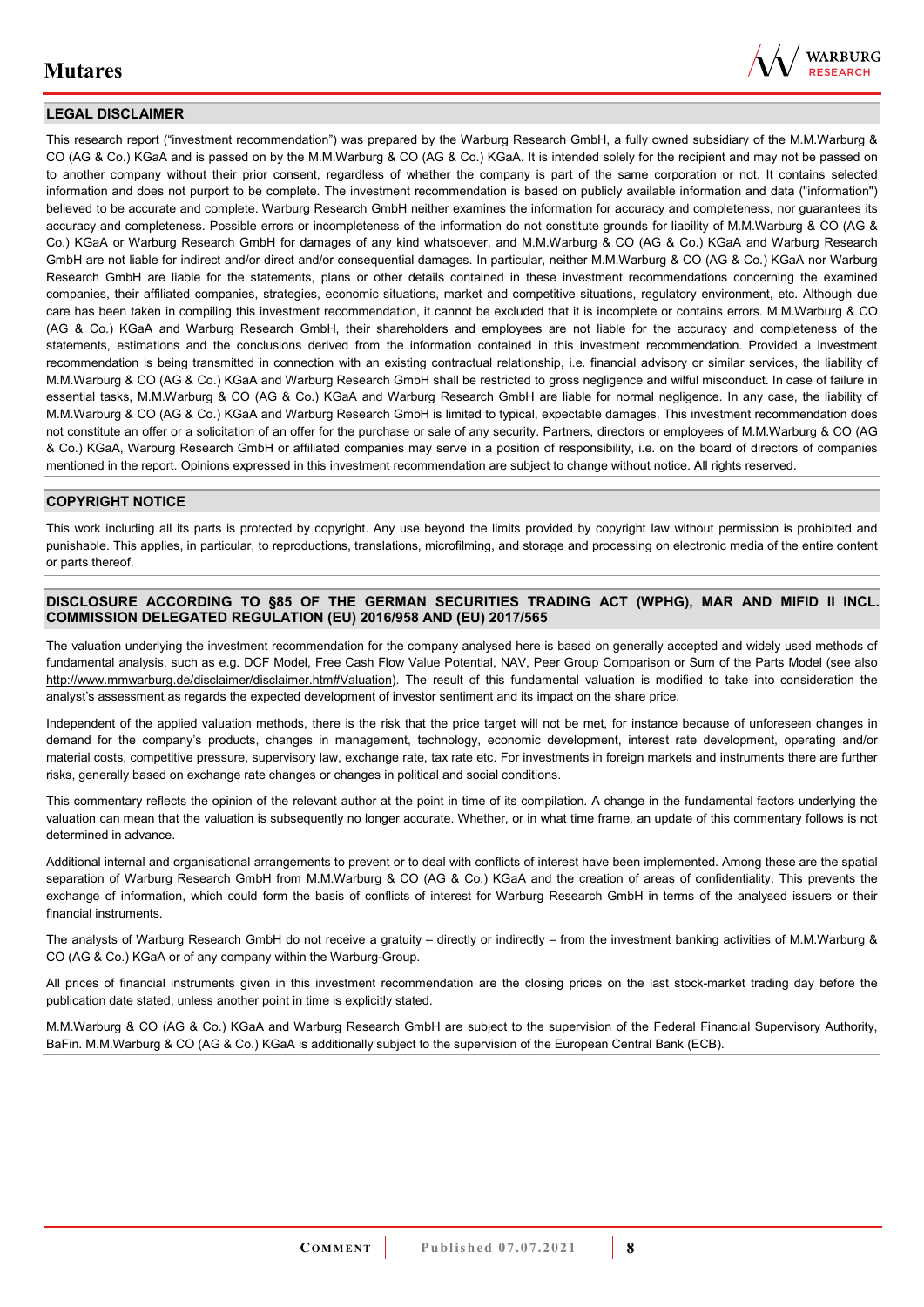

#### **SOURCES**

All **data and consensus estimates** have been obtained from FactSet except where stated otherwise.

The **Warburg ESG Risk Score** is based on information © 2020 MSCI ESG Research LLC. Reproduced by permission. Although Warburg Research's information providers, including without limitation, MSCI ESG Research LLC and its affiliates (the "ESG Parties"), obtain information (the "Information") from sources they consider reliable, none of the ESG Parties warrants or guarantees the originality, accuracy and/or completeness, of any data herein and expressly disclaim all express or implied warranties, including those of merchantability and fitness for a particular purpose. The Information may only be used for your internal use, may not be reproduced or redisseminated in any form and may not be used as a basis for, or a component, of any financial instruments or products indices. Further, none of the Information can in and of itself be used to determine which securities to buy or sell or when to buy or sell them. None of the ESG Parties shall have any liability for any errors or omissions in connection with any data herein, or any liability for any direct, indirect, special, punitive, consequential or any other damage (including lost profits) even if notified of the possibility.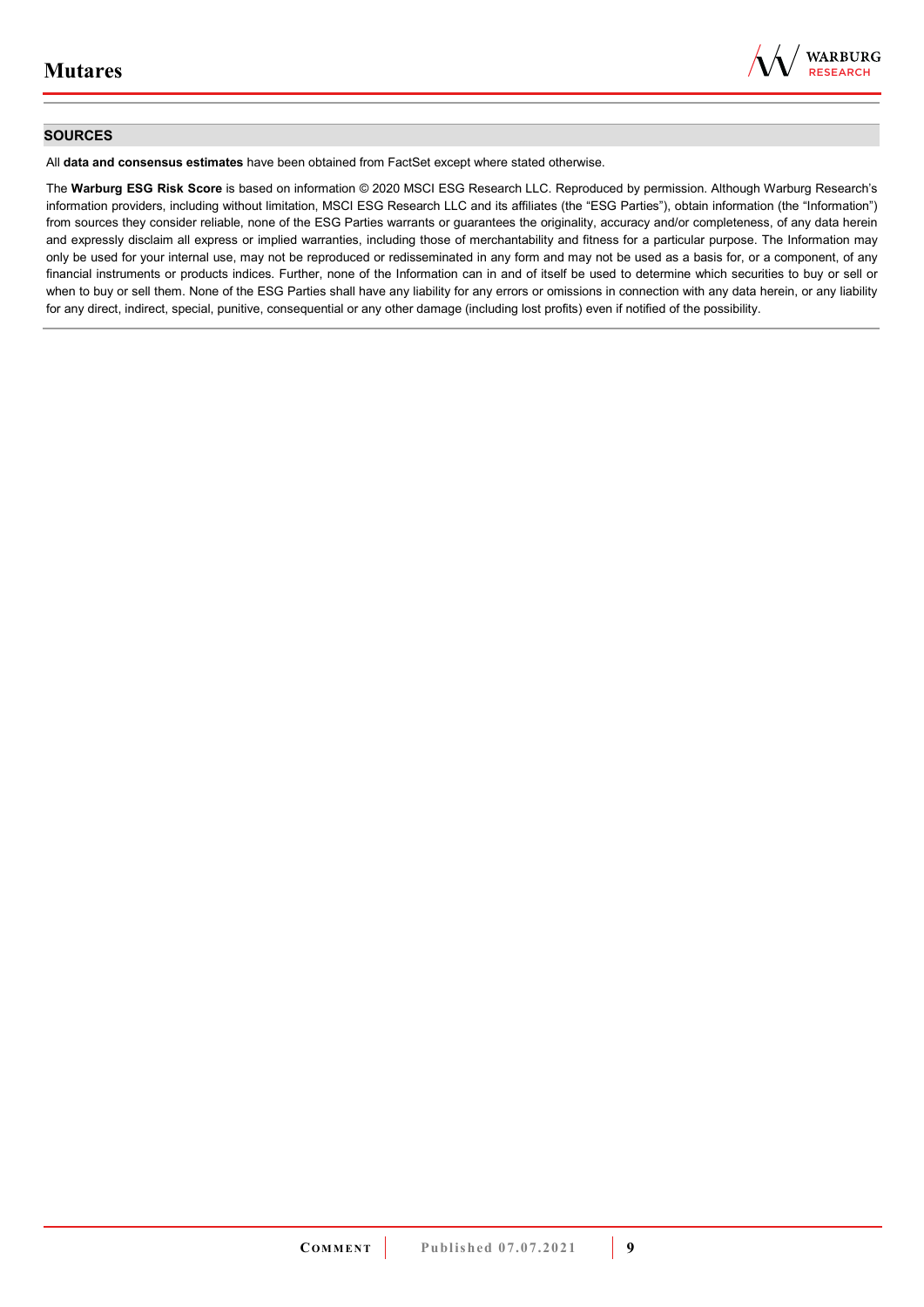

#### **Additional information for clients in the United States**

1. This research report (the "Report") is a product of Warburg Research GmbH, Germany, a fully owned subsidiary of M.M.Warburg & CO (AG & Co.)

KGaA, Germany (in the following collectively "Warburg"). Warburg is the employer of the research analyst(s), who have prepared the Report. The research analyst(s) reside outside the United States and are not associated persons of any U.S. regulated broker-dealer and therefore are not subject to the supervision of any U.S. regulated broker-dealer.

2. The Report is provided in the United States for distribution solely to "major U.S. institutional investors" under Rule 15a-6 of the U.S. Securities Exchange Act of 1934 by CIC.

3. CIC (Crédit Industriel et Commercial) and M.M. Warburg & CO have concluded a Research Distribution Agreement that gives CIC Market Solutions exclusive distribution in France, the US and Canada of the Warburg Research GmbH research product.

4. The research reports are distributed in the United States of America by CIC ("CIC") pursuant to a SEC Rule 15a-6 agreement with CIC Market Solutions Inc ("CICI"), a U.S. registered broker-dealer and a related company of CIC, and are distributed solely to persons who qualify as "Major U.S. Institutional Investors" as defined in SEC Rule 15a-6 under the Securities Exchange Act of 1934.

5. Any person who is not a Major U.S. Institutional Investor must not rely on this communication. The delivery of this research report to any person in the United States of America is not a recommendation to effect any transactions in the securities discussed herein, or an endorsement of any opinion expressed herein.

#### **Reference in accordance with section 85 of the German Securities Trading Act (WpHG) and Art. 20 MAR regarding possible conflicts of interest with companies analysed:**

- **-1-** Warburg Research, or an affiliated company, or an employee of one of these companies responsible for the compilation of the research, hold a **share of more than 5%** of the equity capital of the analysed company.
- **-2-**  Warburg Research, or an affiliated company, within the last twelve months participated in the **management of a consortium** for an issue in the course of a public offering of such financial instruments, which are, or the issuer of which is, the subject of the investment recommendation.
- **-3-** Companies affiliated with Warburg Research **manage financial instruments**, which are, or the issuers of which are, subject of the investment recommendation, in a market based on the provision of buy or sell contracts.

MMWB, Warburg Research, or an affiliated company, reached an agreement with the issuer to provide **investment banking and/or investment services** and the relevant agreement was in force in the last 12 months or there arose for this period, based on the relevant

- **-4**  agreement, the obligation to provide or to receive a service or compensation - provided that this disclosure does not result in the disclosure of confidential business information.
- **-5-** The company compiling the analysis or an affiliated company had reached an **agreement on the compilation of the investment recommendation** with the analysed company.
- **-6a-** Warburg Research, or an affiliated company, holds a **net long position of more than 0.5%** of the total issued share capital of the analysed company.
- **-6b-** Warburg Research, or an affiliated company, holds a **net short position of more than 0.5%** of the total issued share capital of the analysed company.
- **-6c-** The issuer holds shares of more than 5% of the total issued capital of Warburg Research or an affiliated company.
- **-7-** The company preparing the analysis as well as its affiliated companies and employees have **other important interests** in relation to the analysed company, such as, for example, the exercising of mandates at analysed companies.

| Company        |                | Disclosure Link to the historical price targets and rating changes (last 12 months) |
|----------------|----------------|-------------------------------------------------------------------------------------|
| <b>Mutares</b> | $\overline{a}$ | http://www.mmwarburg.com/disclaimer/disclaimer en/DE000A2NB650.htm                  |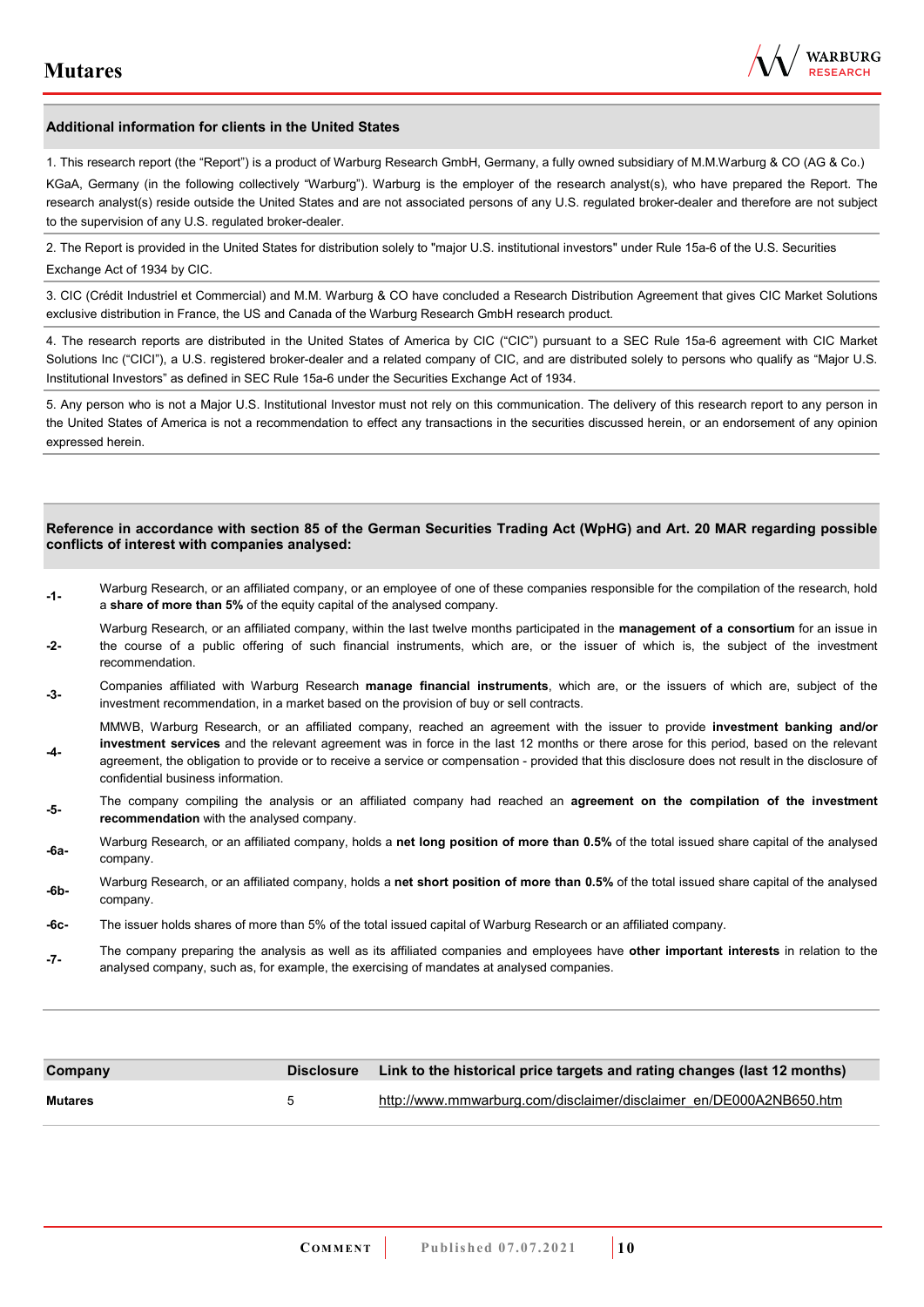

#### **INVESTMENT RECOMMENDATION**

Investment recommendation: expected direction of the share price development of the financial instrument up to the given price target in the opinion of the analyst who covers this financial instrument.

| -B-             | Buy:                     | The price of the analysed financial instrument is expected to rise over the next 12 months.                  |
|-----------------|--------------------------|--------------------------------------------------------------------------------------------------------------|
| -H-             | Hold:                    | The price of the analysed financial instrument is expected to remain mostly flat over the next 12<br>months. |
| -S-             | Sell:                    | The price of the analysed financial instrument is expected to fall over the next 12 months.                  |
| $\frac{16}{16}$ | <b>Rating suspended:</b> | The available information currently does not permit an evaluation of the company.                            |

#### **WARBURG RESEARCH GMBH – ANALYSED RESEARCH UNIVERSE BY RATING**

| Rating           | <b>Number of stocks</b> | % of Universe  |
|------------------|-------------------------|----------------|
| Buy              | 153                     | 72             |
| Hold             | 53                      | 25             |
| Sell             | 5                       | $\overline{2}$ |
| Rating suspended | 2                       | 1              |
| <b>Total</b>     | 213                     | 100            |

### **WARBURG RESEARCH GMBH – ANALYSED RESEARCH UNIVERSE BY RATING …**

**… taking into account only those companies which were provided with major investment services in the last twelve months.** 

| Rating           | <b>Number of stocks</b> | % of Universe  |
|------------------|-------------------------|----------------|
| Buy              | 45                      | 88             |
| Hold             | 4                       | 8              |
| Sell             | 0                       | $\mathbf 0$    |
| Rating suspended | 2                       | $\overline{4}$ |
| Total            | 51                      | 100            |

#### **PRICE AND RATING HISTORY MUTARES AS OF 07.07.2021**



Markings in the chart show rating changes by Warburg Research GmbH in the last 12 months. Every marking details the date and closing price on the day of the rating change.